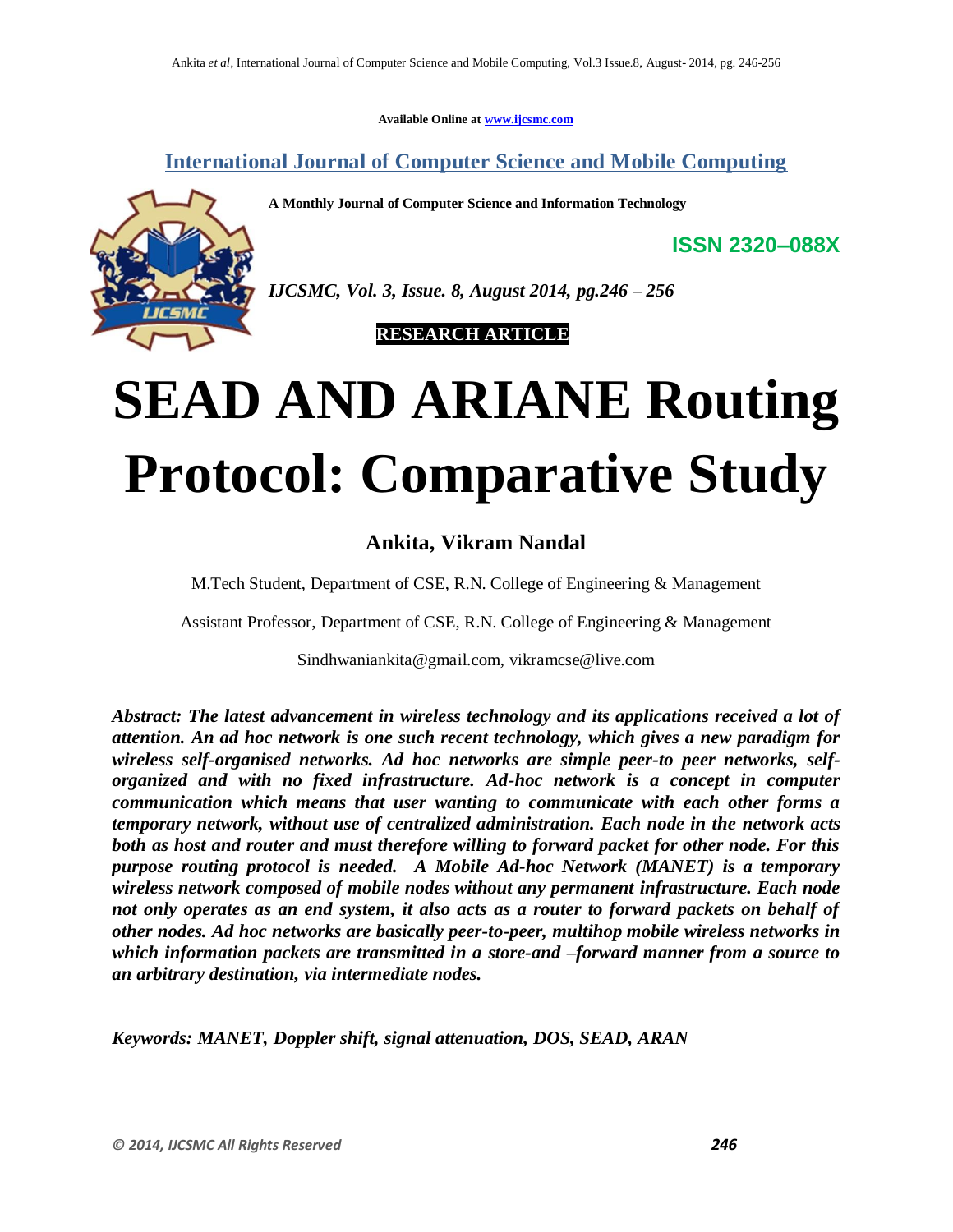# **I. INTRODUCTION**

• **SEAD** is designed based on the DSDV (Destination Sequenced Distance Vector) protocol. SEAD was proposed by Yih-Chun Hu, David B. Johnson and Adrian Perrig, [3].

DSDV: Destination Sequenced Distance Vector[10] routing protocol is one of the first protocol proposed for ad hoc wireless networks. It was developed based on the distributed Bellman Ford algorithm where each node maintains a table that contains the shortest distance and the first node on the shortest path to every other node in the network. It's a table driven routing protocol. Routes to all destinations are readily available at every node at all times. The tables are exchanged between neighbours at regular intervals to keep an up-to-date view of the network topology. Whenever there is a change in the network topology, the table entries are updated. It provides loop free single path to the destination. DSDV sends two types of packets "*full dump" and "incremental"*. SEAD was developed based on DSDV working principle [4], [5]. SEAD incorporates One- Way Hash function [4] to authenticate in the routing update mechanism to enhance the routing security. Let us consider a One-Way Hash function 'H' and see how the hash property is used in SEAD node authentication. The hash function H generates a one way hash chain of values (h0, h1, h2, h3, h4,..…..hn). The initial has chain value h0 is created using a random initial number x. At any stage 'h(i)' can be calculated using h( i-1) using the hash function H. i.e. h(i) = H( h(i-1).

Let us consider 'm' is the no of nodes in the network, so the upper bound for the hop counts is  $\lt$  m-1. Let the hash chain values calculated using H be (h1,h2...hn), where 'n' is divisible by m, then for a routing table entry with sequence number 'i', let  $k = ((n/m)-i)$ . If the metric 'j'(distance) is used to authenticate the routing update entry, then h(km+j) is used to authenticate the table update entry for that sequence number 'i' and distance 'j'. A malicious node can modify h(km+j) only if it knows the value of h(km+j-1), which is impossible to calculate. So the hashing technique is used to authenticate the nodes participating in the ad hoc network.

 **Ariadne** is a secure routing protocol developed by Yih-Chun Hu, David B. Johnson and Adrian Perrig [3], based on the Dynamic Source Routing protocol (DSR). [4][5][7].

DSR: DSR is an on-demand routing protocol, which finds the route as and when required, dynamically. DSR routing protocol manage the network without any centralized administrator or infrastructure. In route discovery this protocol discovers for the routes from source node to destination. In DSR, data packets stored the routing information of all intermediate nodes in its header to reach at a particular destination. Routing information for every source node can be change at any time in the network and DSR updates it after each change occur [7]. Intermediate routers don´t need to have routing information to route the passing traffic, but they save routing information for their future use. Basic purpose to develop DSR was to reduce the overhead on the network and designing self-organizing and self-configuring protocol to support MANET. The DSR protocol contains two phases in its routing mechanism:

a) **Route discovery:** In the route discovery phase the source node establishes a route by flooding route request packets (RREQ). The RREQ contains the source IP address and destination IP address. The neighbour nodes accumulate the traversed path into the RREQ and broadcast to its next neighbour if the current node is not the destination node. Once the destination node receives the RREQ it concatenates the source route in a Route Reply packet (RREP) and replies on the same path as in RREQ. In the RREQ unicast process, intermediate nodes update their routing tables to each of the nodes along the source route.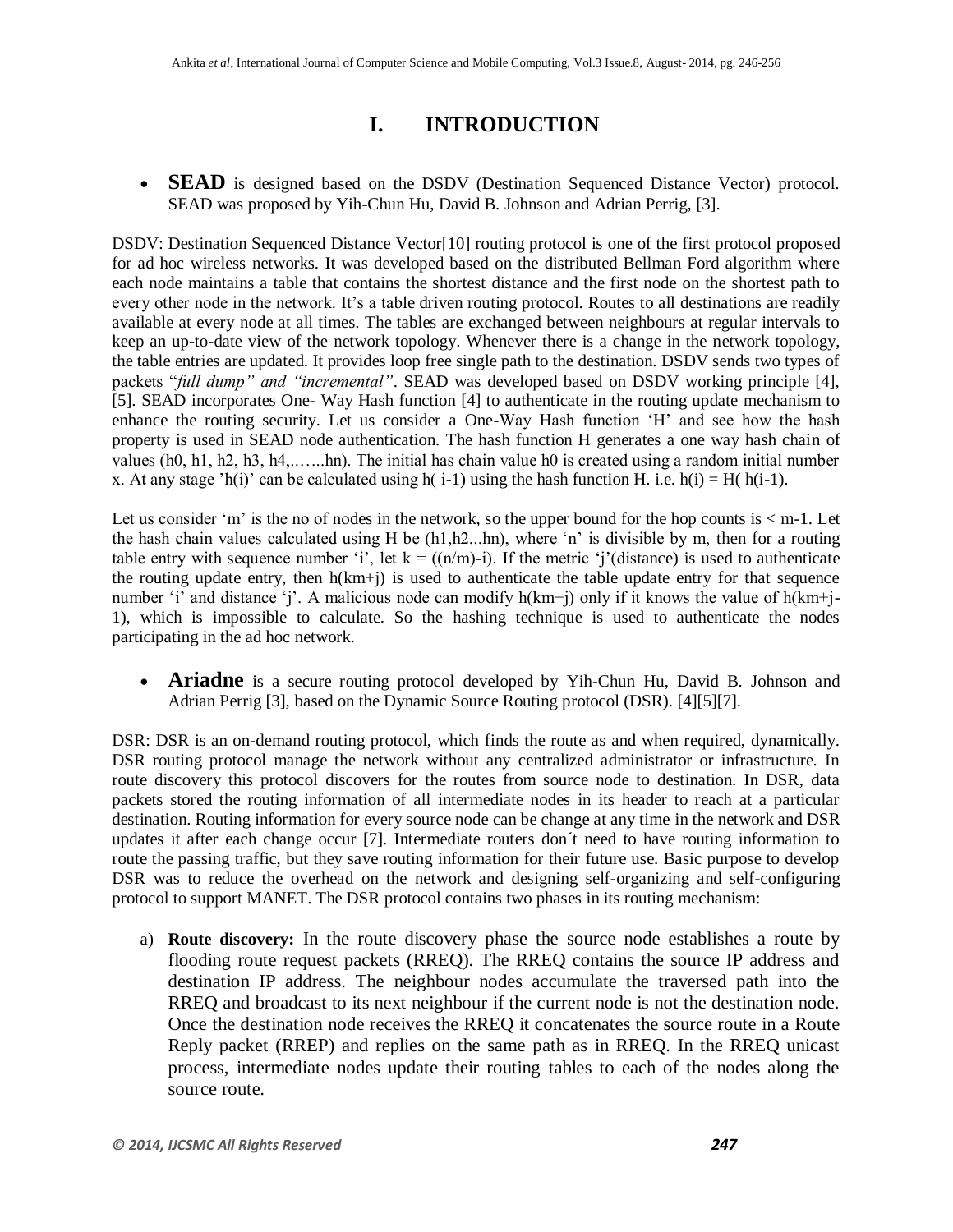

b) **Route maintenance:** Route maintenance is carried whenever there is a broken link observed in the specific route to the destination. When the packets are forwarded through a specific route, each node sends the packet to the next node in the route and the next node acknowledges the packet received. When a broken link is observed in the destination path the broken link will not acknowledge to the packet transmitted by the neighbour node, and the node send a route error message (RERR) to the source node. The source then responds to this RERR and stops sending the next packets and will look in its route cache for alternative routes and follow the next available path.

# **Secure Routing Protocol (SRP)**

Secure Routing Protocol (SRP), was proposed by Papadimitratos and Hass [8]. SRP is implemented over DSR [4], [5], with an underlying Security Association (SA) between the source and destination nodes. The trust relation is maintained with a public key infrastructure and a shared key K(sd), was maintained between the source and destination nodes using the security association. In SRP the route request (RREQ) contains six fields and a MAC value to initiate the discovery process. The RREQ is signed with the shared key K(sd) between the source and destination. The intermediate nodes participating in the route discovery measures the frequency of queries received from their neighbours and maintains a priority ranking inversely proportional to the query rate. So if a malicious node participates in the network with malicious RREQ's will be dealt last in the priority list. When the RREQ reaches the destination node, it verifies the integrity and authentication with the MAC value and shared key between the source and destination. Once the integrity and authentication is checked for the received RREQ, the Destination node responds with a Route Reply packet (RREP).

### **II. Protocol Evaluation**

### **Case study against identified attack patterns**

In ad hoc networks, attacks can be classified into active and passive attacks. In passive attacks, attackers don't disrupt the operation of routing protocol but only attempt to discover valuable information by listening to the routing traffic. An active attacker injects packets into the network, eavesdrops and also tries to compromise the network with denial of service. In the active attacks, the malicious nodes introduce false information to confuse the network topology. They can either attract traffic to them and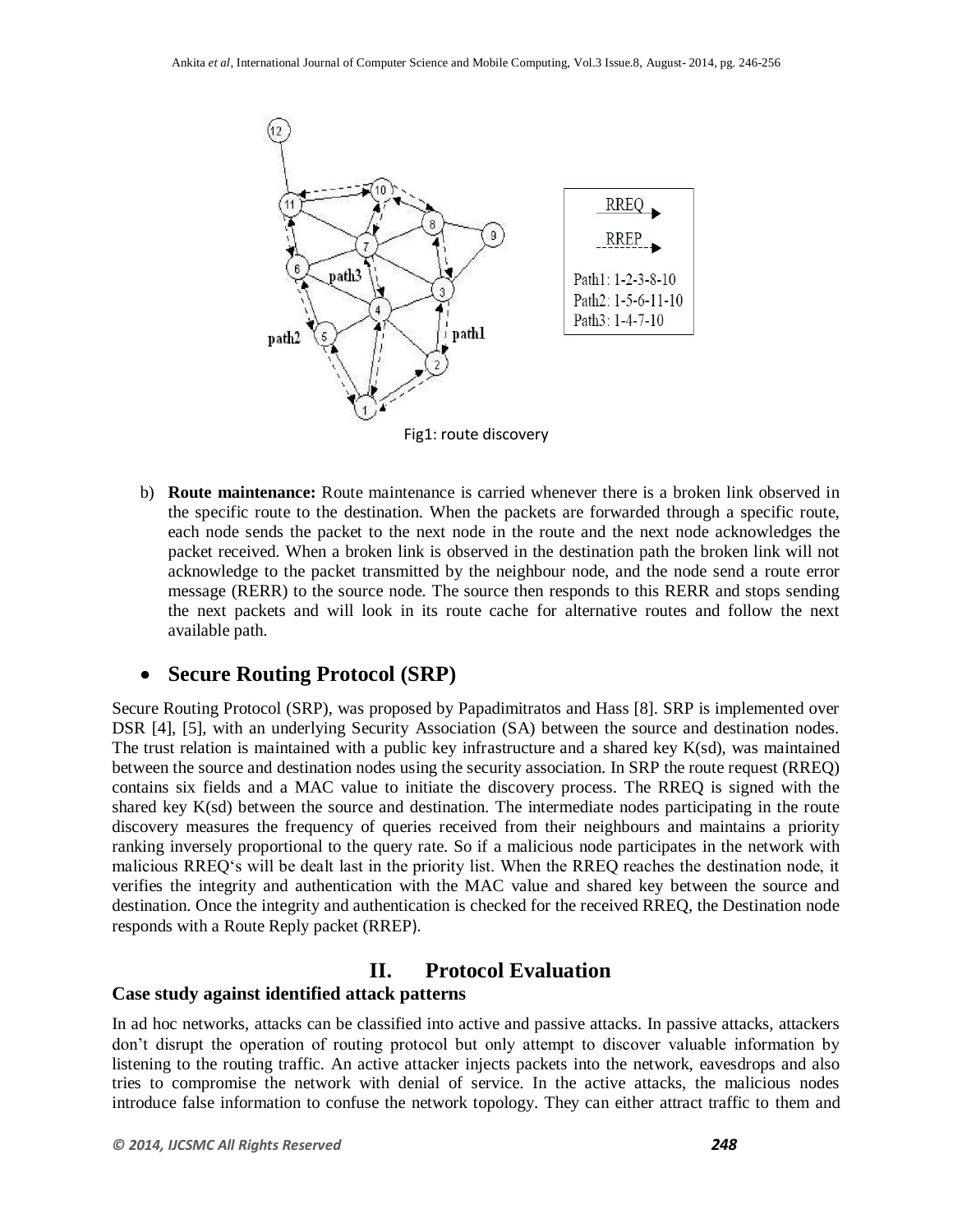then drop or compromise the packets. They can also send false information and lead packets to the wrong node and cause congestion in one area. The attacks can either target at the routing procedure or try to flood the networks.

### **Most common attack patterns identified in ad hoc network environment**

Denial-of-service with modified source route

- Tunnelling
- Spoofing
- Black hole attack
- Wormhole attack
- Routing table overflow attack

### **Denial-of-service with modified source route:**

A denial of service attack in general could be launched at any layer of an ad hoc network.

On the physical and media access control layers, an adversary could employ jamming to interfere with communication on physical channels. On the network layer, an adversary could disrupt the routing protocol and disconnect the network. On the higher layers, an adversary could break down high-level services. In the routing mechanism a source node sends route request messages to all neighbours to find a route to the destination node. In the denial-of-service case a malicious node in between can successful send an erroneous route message to the source route to disrupt the service.

### **Tunnelling**:

Ad hoc networks have an implicit assumption that any node can be located adjacent to any other node. A tunnelin*g* attack is where two or more nodes may collaborate to encapsulate and exchange messages between them along existing data routes. One vulnerability is that two such nodes may collaborate to falsely represent the length of available paths by encapsulating and tunnelling the routing message between them.

# **Spoofing**:

A single malicious node in the ad hoc network can spoof the nodes identity in order to forward packets through it. Later the information can be used to create DoS attacks.

### **Blackhole**:

In Black hole attack a malicious node uses the routing protocol to advertise itself as having the shortest path to the node whose packets it wants to intercept and in this way it can compromise the service.

# **Warmhole**:

In Wormhole an attacker records packet at one location in the network, tunnels them to another location, and retransmits them back into the network. This attack is possible even if the attacker has not compromised any hosts and even if all communication provides authenticity and confidentiality.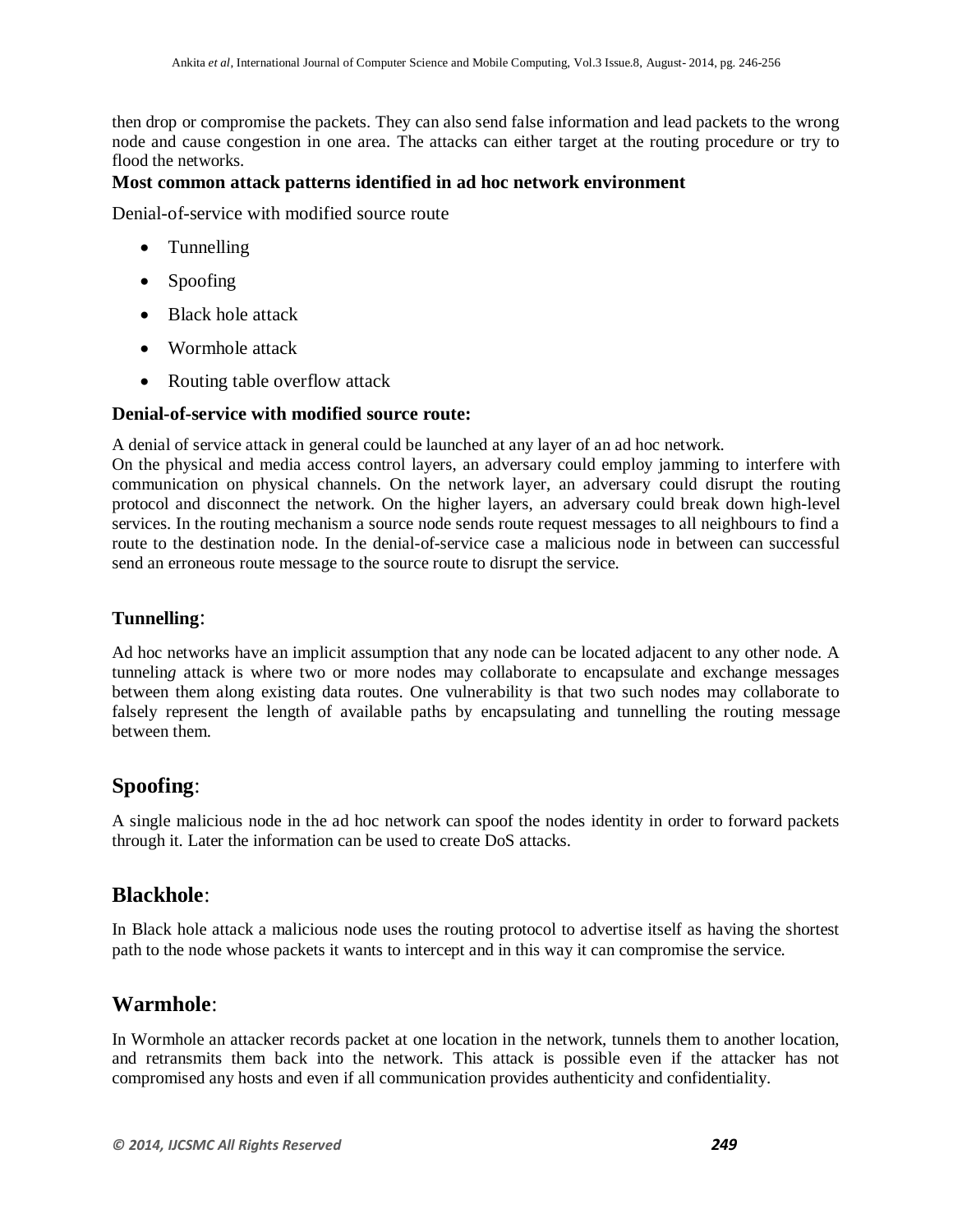# **III. Mappings between Attacks Pattern and Protocol**

# SEAD:

SEAD was developed based on DSDV and incorporates One-Way Hash function to authenticate in the routing update mechanism in order to enhance the routing security. Securing a table driven protocol is harder than securing an on demand protocol due to the existence of predefined routes. Distance vector protocols encapsulate the route information into a hop count value and a next hop. An attacker cannot create a valid route with a larger sequence number that it received due to the properties of hash function. As SEAD incorporates neighbour authentication through Hash functions, an attacker cannot compromise any node. SEAD is prone through warmhole attack. Even if authentication is provided using hash functions, a warmhole attack is possible through tunnelling the packets from one location and retransmitting them from other location into the network. All packets in the wormhole attack flow in a circle around instead of reaching the destination.

### Ariadne:

Ariadne was developed based on an on demand protocol, Destination Source Routing (DSR). Ariadne uses MAC s and shared keys between nodes to authenticate between nodes and use time stamps for packet lifetime. Warmhole attacks are possible in Aridane through two compromised nodes. Ariadne prevents spoofing attacks with time stamps. The use of source routes prevents loops, since a packet passing through only legitimate nodes will not be forwarded into a loop due to time stamps.

### SRP:

Secure routing protocol (SRP) was developed based on Destination Source Routing (DSR). The intermediate nodes participating in the route discovery measure the frequency of queries received from their neighbours and maintain a priority ranking inversely proportional to the query rate. So the malicious compromised nodes participating in the network are given least priority to deal with. The security analysis is similar to Ariadne as it is based on DSR protocol.

### ARAN:

Aran uses public key cryptography and a central certification authority server for node authentication and neighbour node authentication in route discovery. Denial-of-service attacks are possible with compromised nodes. Malicious nodes cannot initiate an attack due to the neighbour node authentication through certificates. Participating nodes broadcast unnecessary route requests across the network. An attacker can cause congestion in the network, there by compromising the functionality of the network.

### SAODV:

SAODV is a widely implemented protocol in industry due to its strong security features. SADOV uses a central key management in its routing topology. Digital signatures are used to authenticate at node level and hash chain is used to prevent the altering of node counts. Tunnelling attacks are possible through two compromised nodes. Warmhole attacks are always possible with compromised nodes in any ad hoc network topology. The use of sequence numbers could prevent most of the possible reply attacks.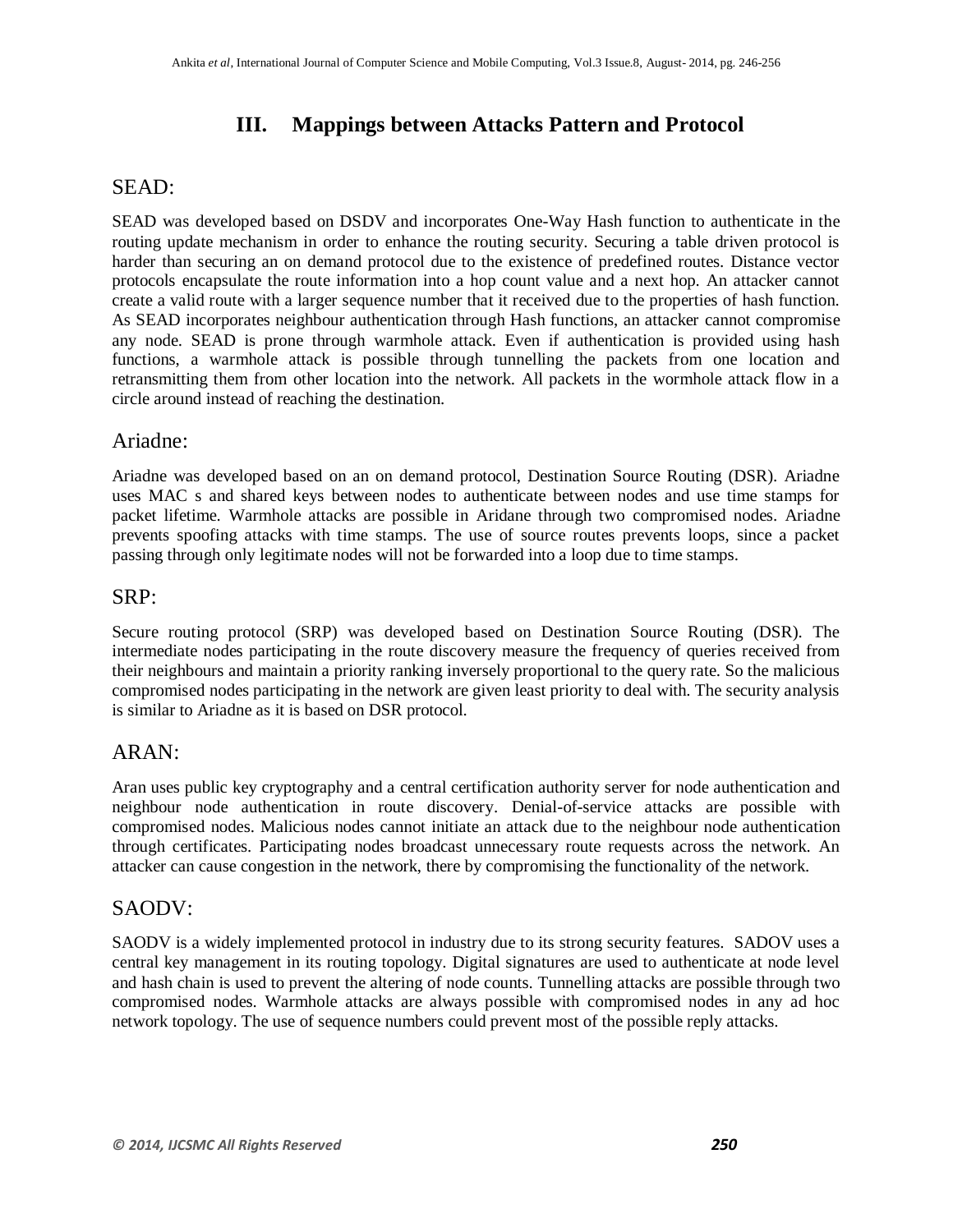# SAR:

SAR was developed using a trust-based framework. Each node in the network is assigned with a trust level. So the attacks on this framework can be analyzed based on trust level and message integrity. As show below the author [Seung, Prasad, Robin] evaluated the security of SAR in terms of trust level and message integrity.

Trust Level: SAR routing mechanism is based on the behaviour associated with the trust level of a user. It is a binding between the identity of the user and the associated trust level. To follow the trust-based hierarchy, cryptographic techniques like: encryption, public key certificates, shared secrets, etc. are employed.

Message integrity: The compromised nodes can utilize the information flow in between nodes and reading of packets to launch attacks. It results in corruption of information, confidentiality of the information, and in denial of network services.

| Ad hoc<br>security $\blacktriangleright$<br>protocols<br>Attack<br>patterns<br>▼ | <b>SEAD</b> | Ariadne     | <b>SRP</b> | <b>ARAN</b> | <b>SAODV</b> | <b>SAR</b> |
|----------------------------------------------------------------------------------|-------------|-------------|------------|-------------|--------------|------------|
| <b>DOS</b>                                                                       | Y           | Y           | Y          | Y           | Y            | Y          |
| Tunneling                                                                        | Y           | Y           | Y          | Y           | Y            | Y          |
| Spoofing                                                                         | Y           | $\mathbf N$ | N          | N           | N            | N          |
| Blackhole                                                                        | Y           | N           | N          | N           | N            | N          |
| Warmhole                                                                         | Y           | Y           | Y          | Y           | Y            | Y          |
| Routing<br>tables<br>overflow<br>attacks:                                        | Y           | N           | N          | N           | N            | N          |

Table 3.1

 $Y =$  Attack Possible  $N =$  Attack not possible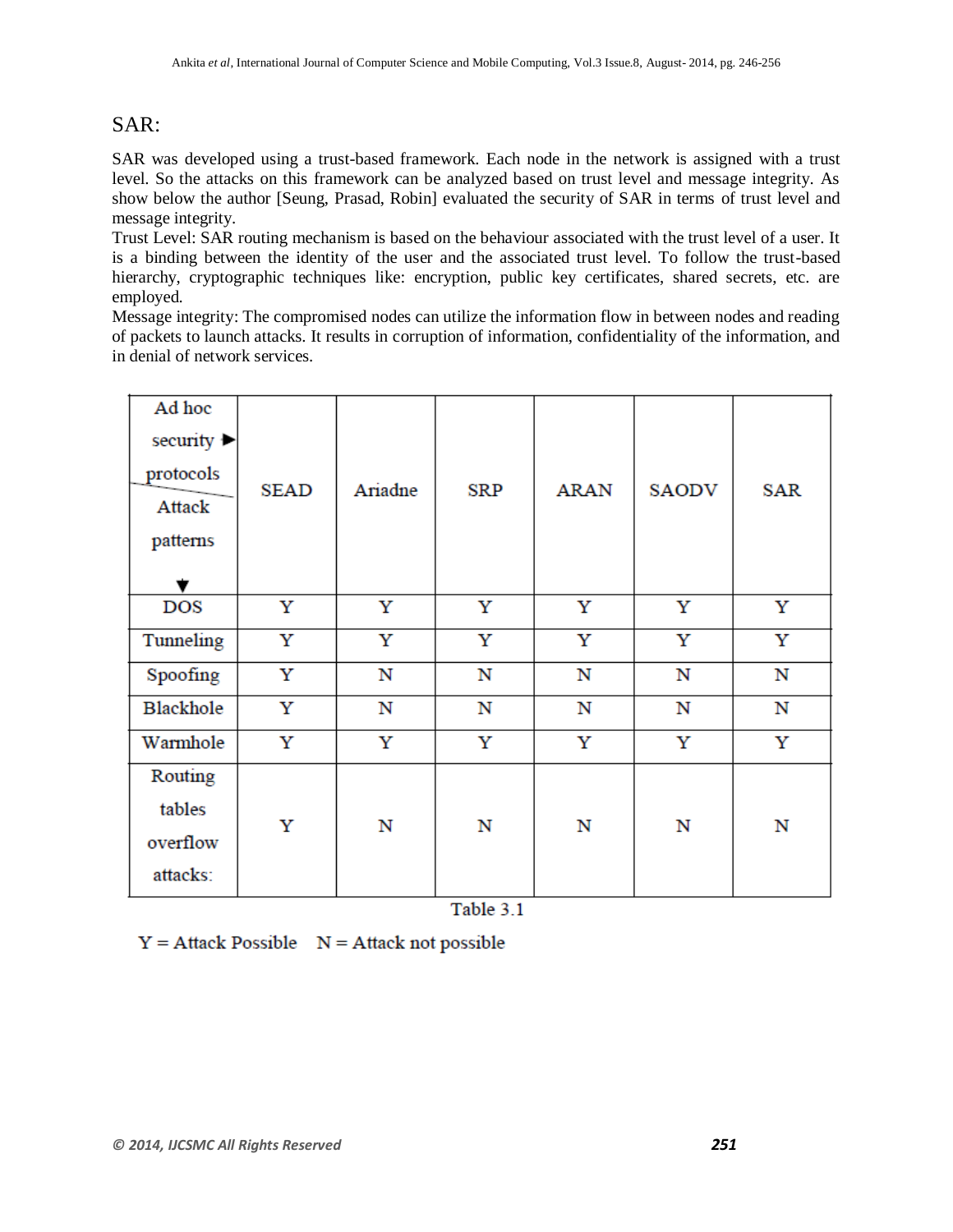# No. of nodes used for simulation 20 Maximum No. of connection 20 Network Density dimensions 1000 x 1000 meters Mobility pattern  $|$  Uniform Link Bandwidth 2 mbps Traffic pattern  $\vert$  CBR Simulation time 800 seconds Maximum node Speed 20meters/sec

# **IV. SIMULATION AND EVALUATION**

Table 3.2

### **Metrices used:**

### **Packet Delivery Fraction (PDF):**

This is the ratio of total number of packets successfully received by the destination nodes to the number of packets sent by the source nodes.

$$
PDF = \frac{No \text{ of Packets Received by destination}}{No \text{ of Packets Sent by Source}}
$$

This estimate gives us an idea of how successful the protocol is in delivering packets to the application layer. A high value of PDF indicates that most of the packets are being delivered to the higher layers and is a good indicator of the protocol performance.

### **Byte Overhead (BO):**

The total number of routing bytes transmitted during the simulation. For packets sent over multiple hops, each transmission of the byte at each hop counts as one transmission.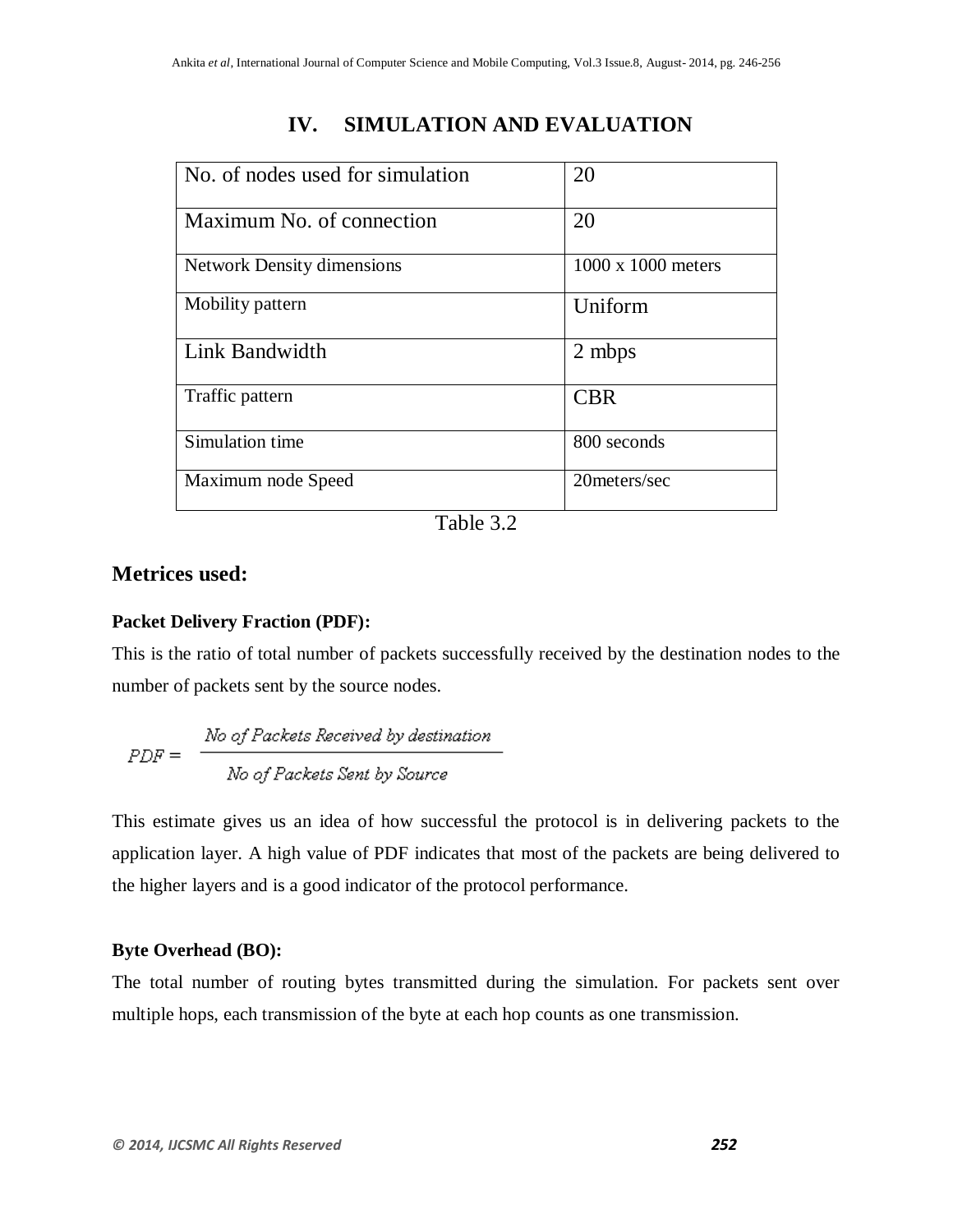### **Packets Overhead(PO):**

The total number of routing packets transmitted during the simulation. For packets (512 kbps) sent over multiple hops, each transmission of the packet at each hop counts as one transmission.

### **Median Latency(ML):**

The time taken by the route discovery packet to reach from the source to destination is known and Median latency. The less time to discover the route to the destination indicates the high performance of the protocol.

### **Average end-to-end delay (AED):**

This is the average delay between, sending the data packet by the CBR source and its receipt at the corresponding CBR receiver. This includes all the delays caused during route acquisition, buffering and processing at intermediate nodes, and retransmission delays at the MAC layer.

$$
AED = \frac{\sum_{i=0}^{n} \quad Time \; Packet \; Received \; i}{Total \; Number \; of \; Packets \; Received}
$$

Where 'n' is the total number of packets. A higher value of end-to-end delay means that the network is congested and hence the routing protocol doesn't perform well.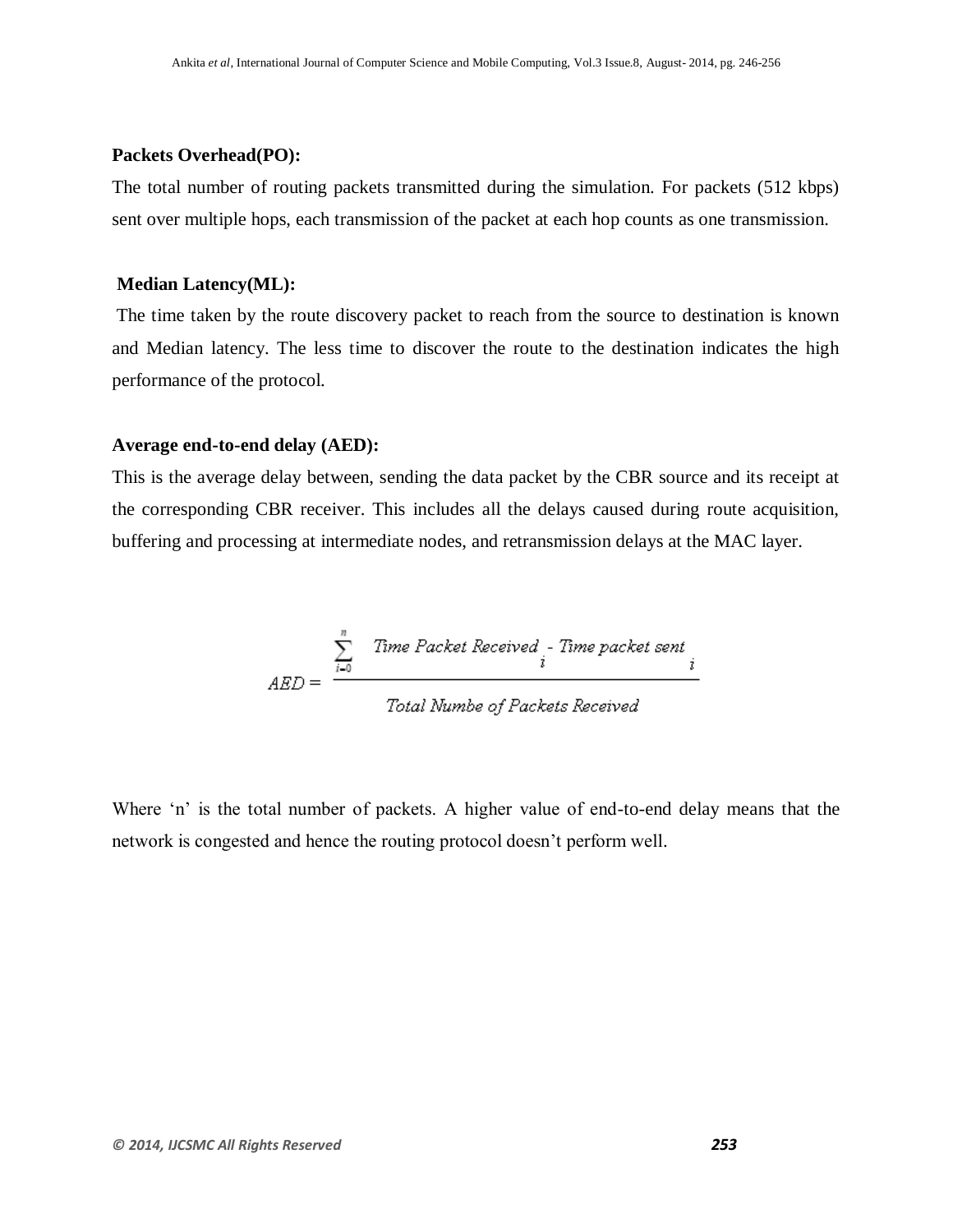# **V. Results**

# **Packet Delivery Fraction (PDF):**



*Byte Overload:*

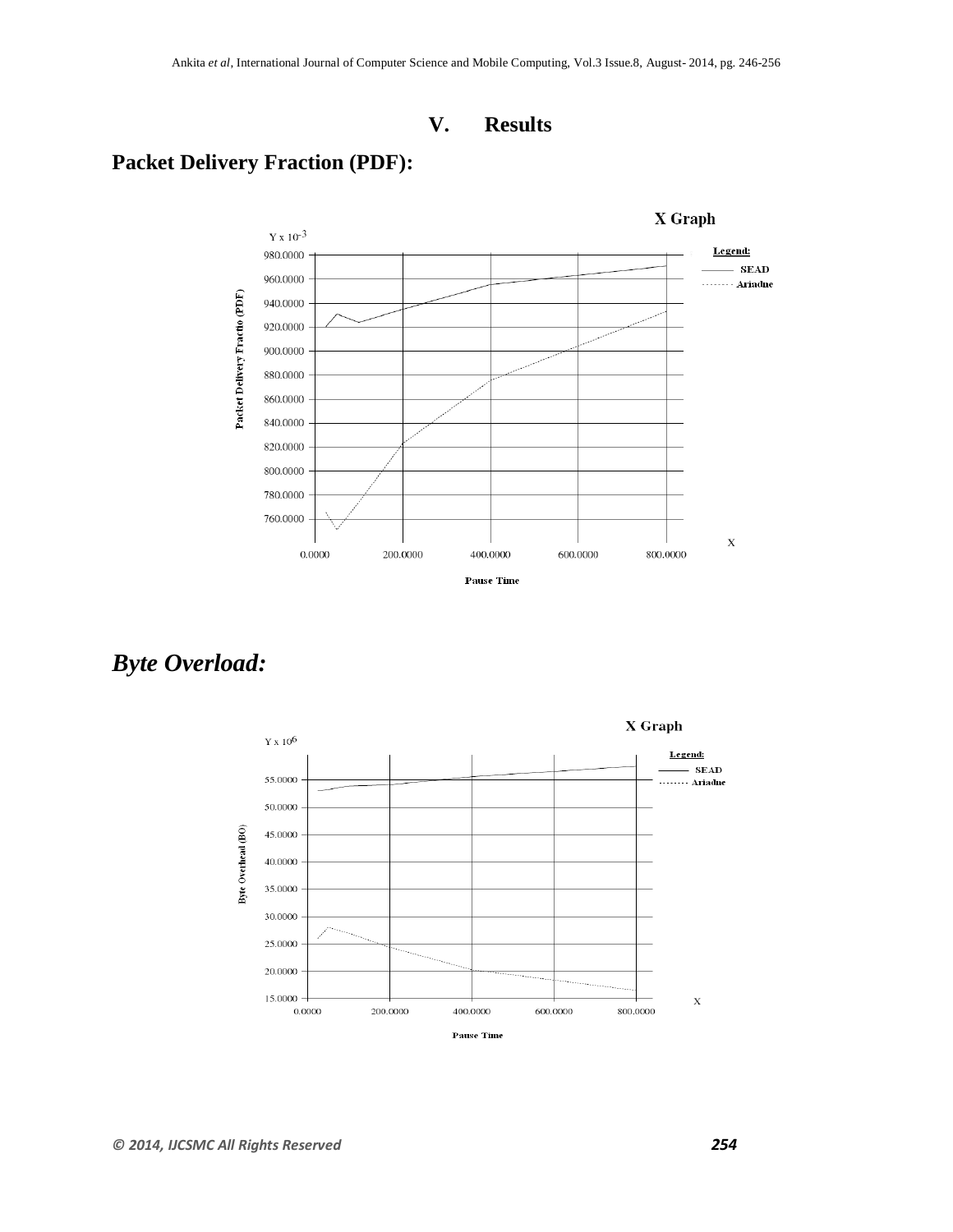# **VI. Security and Performance Analysis Security Analysis**

The security analysis of SEAD and Ariadne are done in this thesis. SEAD is a table driven protocol, and securing a table driven protocol is harder than securing an on demand protocol due to the existence of predefined routes. From the table 3.1 we can see that all type of security attacks are possible in SEAD routing protocols with a compromised node. If no compromised malicious nodes exist in the network, SEAD is stable to all attack patterns through neighbour authentication. Routing loops can only be possible when there is more than one malicious node in the network. The confidentiality of the network topology with respect to participating nodes is maintained with neighbour authentication.

Ariadne uses MAC s and shared keys to authenticate between nodes and use time stamps for packet lifetime. Warmhole attacks are possible in Aridane through two compromised nodes. Ariadne prevents spoofing attacks with time stamps. The use of source routes prevents loops, since a packet passing through only legitimate nodes will not be forwarded into a loop due to time stamps.

### **Performance Analysis:**

### **Packet Delivery Fraction (PDF):**

Figure 3.1 shows the results of the performance metric, *packet delivery fraction*. A higher value of PDF indicates that most of the packets are being delivered to the higher layers and is a good indicator of the protocol performance. SEAD consistently outperforms Ariadne in terms of packet delivery fraction at lower pause times in the simulation. This shows that the route discovery is faster in SEAD than in Ariadne and the number of routing advertisements sent by SEAD are more than Ariadne. So at lower pause time SEAD contains more up to date routing information than Ariadne. At higher pause times the PDF graph for Ariadne increases gradually. As Ariadne uses TESLA broadcast authentication with shared keys between nodes, at the lower pause times it takes more time for route discovery and once secure routes are discovered the PDF graph increases gradually because of the secure route.

### **Byte Overhead (BO):**

Figure 3.2 shows the results of the performance metric, *byte overhead.* SEAD graph shows increased byte overhead than Ariadne, this is due to the increased number of routing advertisements in SEAD than Ariadne. Ariadne graph shows a decrease in byte overhead with increased simulation time. The increased overhead in SEAD causes some congestion in the network. As the simulation time increases Ariadne outperforms SEAD with decreased byte overhead.

# **VII. Conclusion and Future Work**

Securing ad hoc environments is a challenging task. The main purpose of this thesis work was to acquire in-depth knowledge of ad hoc routing protocols and secures routing protocols. Security evaluation of some of the secure routing protocols are done using case study with the most commonly identified attack patterns in ad hoc networks. Performance evaluation of ad hoc secure routing protocols SEAD and Ariadne was done with most commonly identified performance metrics.

In the secure routing protocols most of the security attacks are possible with a compromised node. From the case study results, it concludes that table driven protocols are more prone to security attacks than on demand driven protocols. Protocols based on DSR and AODV are more stable to security attacks due to the strong cryptographic implementation.

The performance evaluation of SEAD and Ariadne shows that, Ariadne out performs SEAD in all the performance metrics. But it is important to see that at lower simulation pause times SEAD out performs